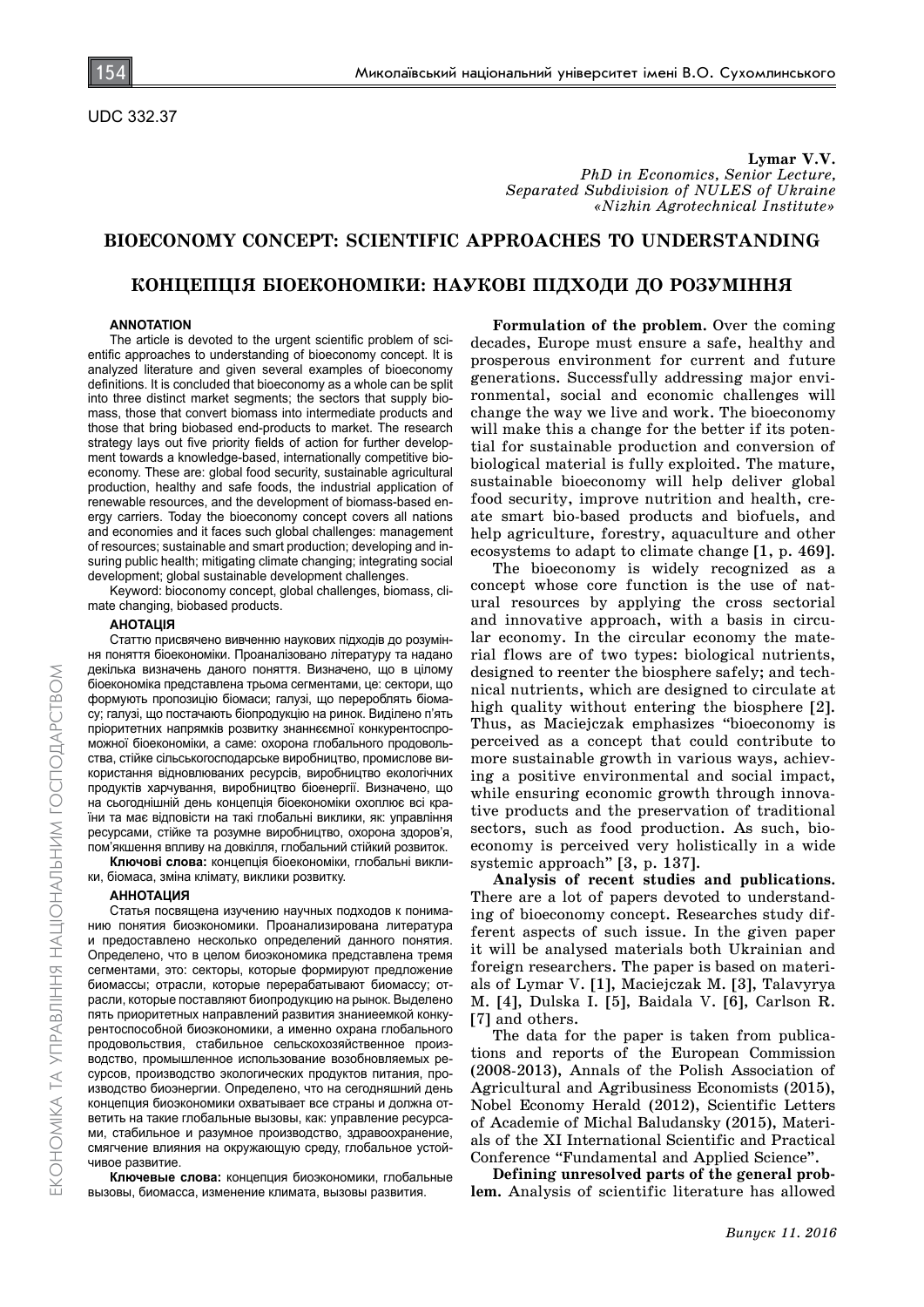defining a lot of bioeconomy definitions. It is a modern concept but it isn't a new phenomenon. It is necessary to summarize scientific approaches to understanding bioeconomy concept and to highlight the main features of it because different researchers study different aspects of this problem.

**The aim of the article.** The main aim of the article is to study scientific approaches to the bioeconomy vision and to highlight the main features of this phenomenon.

**The main material.** There are a lot of papers devoted to the bioeconomy definition. Modern scientists use different approaches studying this issue. According to Talavyrya M. [4, p. 251]. bioeconomy is based on production paradigm which is connected with biological processes and use natural resources from the environment and it needs minimal energy costs and doesn't pollute the environment because entering resources are used many times and completely converted in ecosystems.

Bioeconomy is an economy which uses biological resources of the Earth and sea, production and household waste. Besides bioeconomy includes the biotechnology concept for state development branches [5, p. 81].

It is necessary to underline the bioeconomy definition given by Baidala V. According to her view bieconomy is such subsystem of the economy which connects relations between people which appear during a process of production, change and distribution of goods taken due to biotechnology using based on the principle of energy saving, recycling, not environment polluting with the aim to high the quality of life lifelong [6, p. 220]. We can't not to agree with such definition of bioeconomy. The second part of the twentieth century is characterized by production industrialization which doesn't take into account human needs and environment protection. It is seen the user attitude to nature, air and sea. The humanity used to just use natural resources not saving and protecting it. As a result today there is the lack of fossils and ecosystems disappearance. Many of the world's ecosystems that support human societies are already overexploited and unsustainable. Climate change could exacerbate these environmental problems by adversely affecting water supplies and agricultural productivity. Biotechnology offers technological solutions for many of the health and resource-based challenges facing the world [7, p. 109].

Europe also traditionally played a key role in training agronomists and breeders from developing countries and it is essential that the decline in recent years is urgently reversed [9].

A small number of the reviewed papers included a model of the bioeconomy. Having a clearly defined understanding of the operation of the bioeconomy is key for understanding how drivers and criteria for bioeconomy development are prioritised, and how the criteria assessed in

this Work Package link to the instruments and measures that are explored in Work Package 2.

The most relevant model of bioeconomy reviewed in the literature was the SAT-BBE project [10]. This model concentrates on the demand and supply of biomass, and identifies the key drivers that feed into the bioeconomy; however, it does not break down the demand and supply-sides of the market in any great detail. An alternative model of the bioeconomy is presented in Regional Biotechnology [11], although this focuses solely on the supply side.

It is clear from the reviewed literature that an all-encompassing model of the bioeconomy must consider both the demand-side and supply-sides of the market for bioeconomy. A successful bioeconomy is one that maximises both the supply-side and demand-side of the market to ensure both that it is able to produce, and sell, bioeconomy products and services. Bioeconomy as a whole can be split into three distinct market segments; the sectors that supply biomass, those that convert biomass into intermediate products and those that bring biobased end-products to market. Clearly each of these has different priorities in terms of the supply and demand for products. The model should take account of the factors of production (which affect the supply side) and the demand for bioeconomy both within and outside of the region (i.e. the demand side). Adopting a 'factors of production' approach to the supply side enables us to evaluate separately the criteria related to each element of the supply-side [12]. Here we consider separately the three classical factors of production: land (or, in a bioeconomy context, natural resources), labour (meaning human capital) and capital (describing the processes used within the bioeconomy); as well as a fourth factor, innovation, which while not traditionally a factor of production in itself, nonetheless plays a major role in how the three factors interact to determine the overall supply of bioeconomy products. On the demand-side we have consumer, export, and business demand combined. This gives us the following overall framework.

The observed outcome for bioeconomy is the area in which the supply-side and demand-side overlap; therefore the key to a successful bioeconomy is to maximise the overlap between these two. Each of the criteria that are identified in the literature (and which we expand upon below) are aimed at measuring the state of the regional market for bioeconomy: either through capturing the state of the supply side (i.e. one of the four identified factors of production), the demand side (i.e. the identified markets for bioeconomy) or the interaction between the two (e.g. the point at which demand and supply intersect).

This model does not pre-suppose an outcome. It is possible for demand and supply to have no overlap without policy intervention, and indeed, in regions with little or no existing bioeconomy, a key question to be answered through this proj-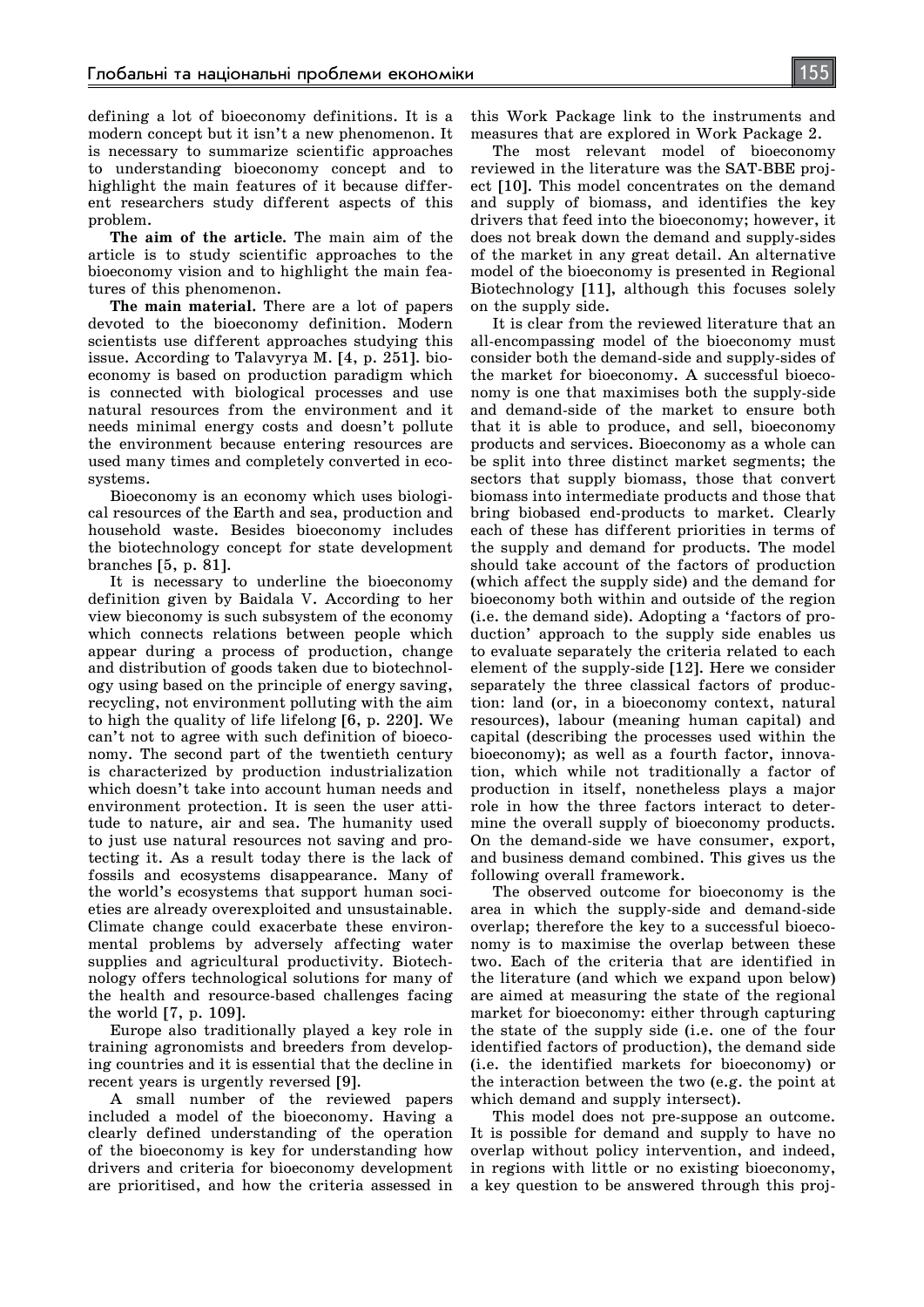ect is where specific strategies should be targeted within this model to maximise deployment of the regional bioeconomy.

The EU food manufacturing sector and households alone waste about 90 million tons of food annually or 180 kg per person, not taking into account losses in agriculture and fisheries. The Strategy will support more resource-efficient food supply chains in line with the Roadmap to a Resource Efficient Europe and the Blue Growth Initiative.

Agriculture, forestry, fisheries and aquaculture require several essential and limited resources to produce biomass. These include land, sea space, fertile soils, water and healthy ecosystems, but also resources such as minerals and energy for the production of fertilizers.

The EC formulated the following definition that was published in the 'Communication on Innovating for Sustainable Growth: A Bioeconomy for Europe' (29 February, 2012): "The bioeconomy encompasses the production of renewable biological resources and their conversion into food, feed, bio-based products and bioenergy. It includes agriculture, forestry, fisheries, food and pulp and paper production, as well as parts of chemical, biotechnological and energy industries. Its sectors have a strong innovation potential due to their use of a wide range of sciences (life sciences, agronomy, ecology, food science and social sciences), enabling and industrial technologies (biotechnology, nanotechnology, information and communication technologies (ICT), and engineering), and local and tacit knowledge» [13]. We consider, this is relatively broad and generic definition, though it is not without some drawbacks, it does not directly indicate the concept of sustainable economy (circular economy).

On this occasion the research project team The EU FP 7 SAT-BBE project: Systems Analysis Tools Framework for the EU Bio-Based Economy Strategy stresses although not explicitly

mentioned, it takes into account the important process of moving from a linear towards a circular economy by using agricultural waste streams at farm (e.g. manure), post-harvest (e.g. straw, plant residuals) and retail levels (e.g. food wastage). Instead of looking at waste as a cost factor linked to currently existing bans on dumping waste, organic or biodegradable waste could be treated as a by-product or return factor of agrofood and fishery. Moreover, the definition allows for an ecosystem-driven green economic and industrial vision on the bioeconomy, i.e. in which fossil fuels are replaced by biobased substitutes, not only for energy, but also for material, clothing, plastic, and chemical applications and non-market services [14]. The transition towards a bioeconomy thus implicitly embeds a transition towards a circular economy, ensuring the sustainable use of agricultural waste and by-products, contributing to new competitive opportunities of the concerned sectors, reducing the potential harm to the environment and taking into account the value of non-market services [10].

Global challenges demand global solutions. The Bio-economy Strategy will support a global approach to more sustainable resource use. This will include developing an internationally shared understanding of biomass sustainability and best practices to open new markets, diversify production and address long term food security issues [13].

Investments in research and innovation under this societal challenge will support Europe in contributing to food security, climate protection and sustainability. It will also enable Europe to take leadership in the concerned markets and will play a role in supporting the goals of the Common Agricultural Policy, the European Bio-economy Strategy, and more broadly of the Europe 2020 strategy and its flagship initiatives 'Innovation Union' and 'Resource-efficient Europe [11].

The bio-economy encompasses a range of established policy areas at global, EU, national

Table 1

| Challenge   | The EU needs a holistic strategy which weaves the bio-economy into the fabric of policy mak-<br>ing across many sectors throughout its Member States. To be successful, it is essential that<br>we address the regulatory fragmentation that exists across the range of policy areas that can<br>enhance the bio-economy. This is a problem which is especially keenly felt in Europe and which<br>is much less present for the EU's global competitors.                                                                                                                                                                                                                                                                                                                                                            |
|-------------|---------------------------------------------------------------------------------------------------------------------------------------------------------------------------------------------------------------------------------------------------------------------------------------------------------------------------------------------------------------------------------------------------------------------------------------------------------------------------------------------------------------------------------------------------------------------------------------------------------------------------------------------------------------------------------------------------------------------------------------------------------------------------------------------------------------------|
| Opportunity | On 13 February 2012 the European Commission adopted its strategy on the bio-economy. This<br>represents a milestone in the recognition of the potential and value of the bio-economy and its<br>actors across Europe. Leading the world in transitioning to an economic model which uses more<br>renewable resources is an ambitious goal. EuropaBio believes that the bio-economy strategy, as<br>proposed by the European Commission, is an important first step toward the development of a<br>strong and sustainable European bio-economy                                                                                                                                                                                                                                                                       |
| Action      | To harness the potential of the bio-economy we call upon EU and national decision makers to:<br>integrate the bio-economy strategy into agricultural, environmental, energy, regional, climate<br>and industrial policies; implement the Priority Recommendations from the Lead Market Initia-<br>tive (LMI) for Bio-based products to help bridge the gap from research to EU commercialization<br>of sustainable bio-based products. The LMI for Bio-based products Priority Recommendations<br>address a range of measures including access to feedstock, research and development, access<br>to markets, public procurement and communications aspects; communicate the benefits of the<br>bio-economy with farmers, consumers, investors, industry, and policy makers via dedicated<br>communication programs. |

**The concept of the European bioeconomy**

*Source: [15]*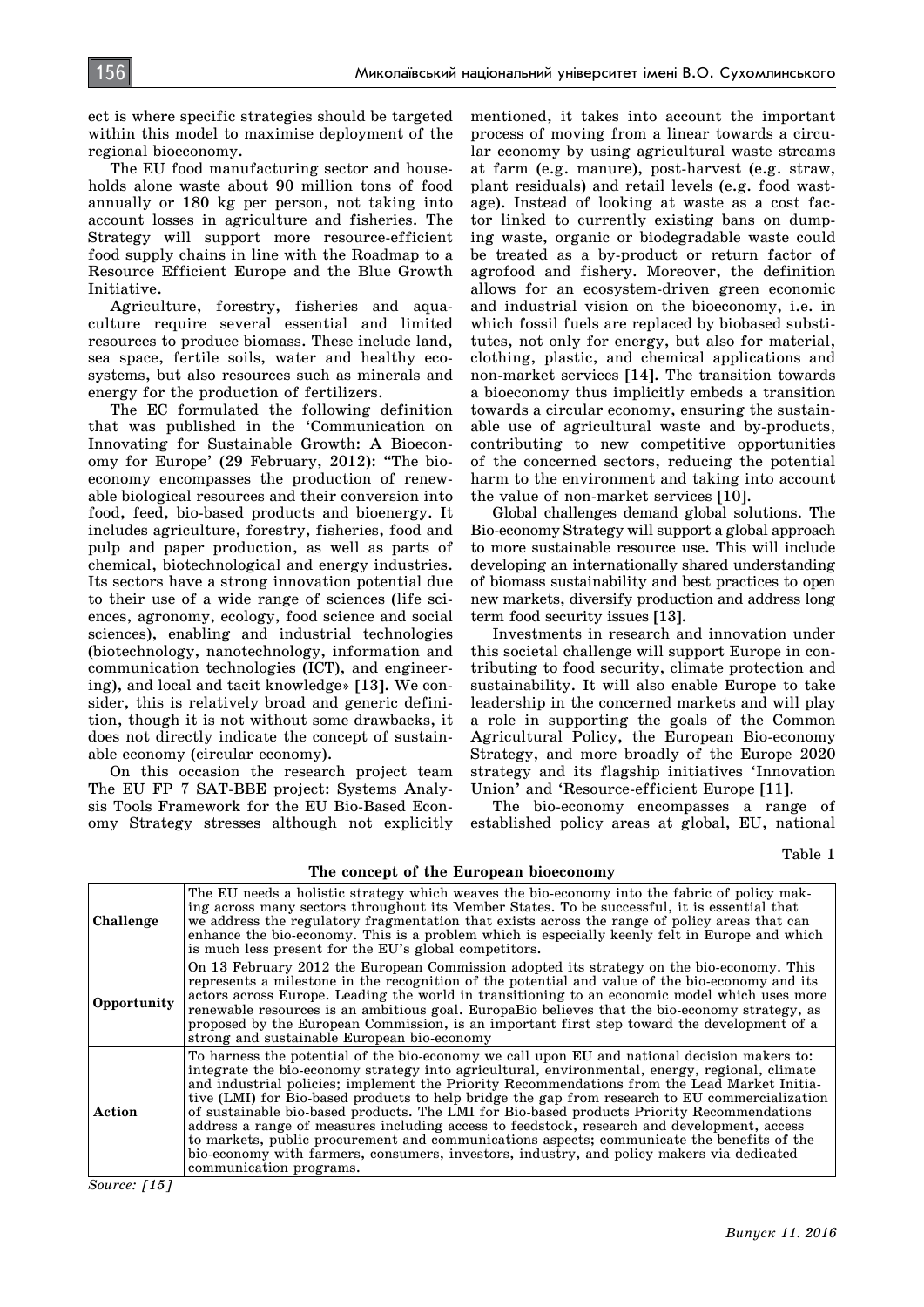and regional level which share and adhere to its objectives, yet result in a complex and sometimes fragmented policy environment. The Bio-economy Strategy calls for a more informed dialogue, in particular on the role of scientific advancement, and better interaction between existing bio-economy-supporting policies at EU and Member States level. This will provide stakeholders with a more coherent policy framework and encourage private investment. Furthermore, information systems will need to be created, building on existing but often unconnected databases, to monitor the progress of the bio-economy.

The Bio-economy Strategy will support better alignment of EU research and innovation funding with established priorities of bio-economy-related policies. In the same way, it will ensure that innovation is taken into account at the onset of policy development. The upcoming European Innovation Partnerships (EIPs) will have a key role in this respect, as will Joint Programming Initiatives (JPIs). A bio-economy dialogue that improves the knowledge base and fosters informed interaction between policy measures at EU, Member State and regional level will also provide further stimulus for growth and incentives for investments.

**German bioeconomy strategy vision as an example.** Global food security, renewable raw materials and energy from biomass, the conservation of biological diversity, climate- and environmental protection, and Germany's competitiveness are some of the major challenges facing this country at the beginning of this century. Meeting these challenges will require not only great social, economic and political effort, but also intense research efforts and new approaches to research and innovation.

This is the endeavor of the Federal Government's new research strategy, which has been created to expand the groundwork for the further development of a knowledge-based and internationally competitive bioeconomy. The National Research Strategy BioEconomy 2030 is a component of the High-Tech Strategy and provides vital impetus for the demand areas energy/climate and health/ nutrition, among others.

With the National Research Strategy BioEconomy 2030, the Federal Government is establishing the conditions for the vision of a sustainable biobased economy by 2030. This carries the promise of global food supplies that are both sufficient and healthy, and of high quality products from



**Fig. 1. The vision of the National Research Strategy Bioeconomy 2030** *Source: [17]*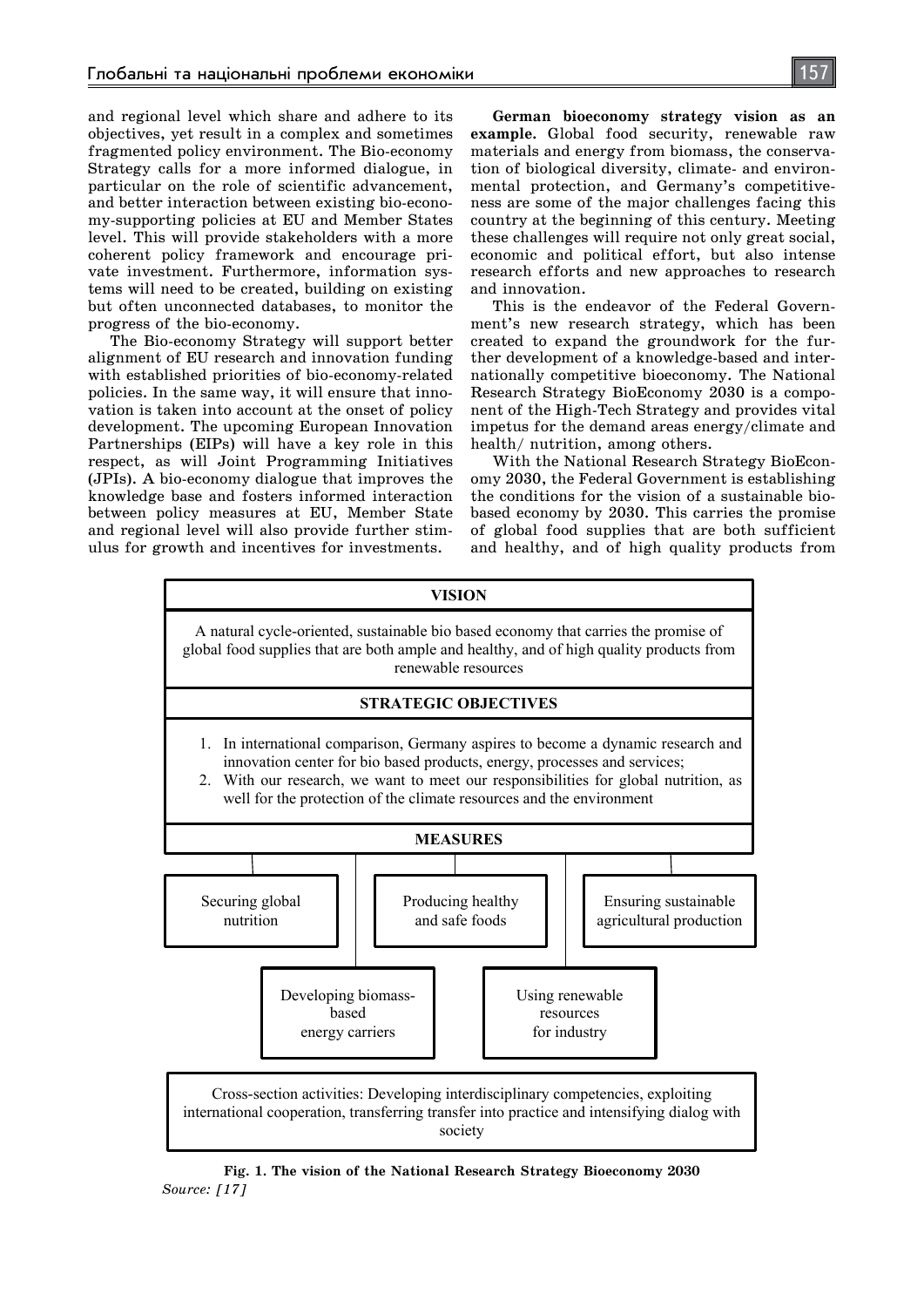renewable raw materials. This vision derives from the development of a free, dynamic, and innovative knowledge-based society. Therein, results from the life- and technological sciences will be accommodated with open-mindedness and curiosity, and (bio) technological progress and globalisation regarded as decisive opportunities. The central objective is the optimal utilisation of the chances created by the knowledge-based bioeconomy, and to translate these into enduring economic growth.

The concept of the bioeconomy covers the agricultural economy and all manufacturing sectors and associated service areas that develop, produce, process, handle, or utilise any form of biological resources, such as plants, animals, and microorganisms. This spans numerous sectors, such as agriculture, forestry, horticulture, fisheries and aquaculture, plant and animal breeding, the food and beverage industries, as well as the wood, paper, leather, textile, chemicals and pharmaceutical industries, and aspects of the energy sector. Bio-based innovations also provide growth impetus for other traditional sectors, such as in the commodity and food trade, the IT sector, machinery and plant engineering, the automotive industry, environ-mental technology, construction, and many service industries.

The research strategy lays out five priority fields of action for further development towards a knowledge-based, internationally competitive bioeconomy. These are: global food security, sustainable agricultural production, healthy and safe foods, the industrial application of renewable resources, and the development of biomass-based energy carriers. Thereby, food security always takes the highest priority. Holistic approaches are essential to resolve conflicting aims between these fields of action, to give equal consideration to environmental, economic and social issues, and for these to be integrated in terms of sustainable solutions.

Serving as guidelines in the implementation of the research strategy are thus the sustainable provision of foods, renewable raw materials, products and energy, the identification of all biomass-based paths of application, as well as the consideration of entire value creation chains.

The National Research Strategy BioEconomy 2030 identifies the measures that are required for each of these fields of action. These measures also serve to build on current strengths in science and industry, and to compensate for weaknesses and remove obstacles to innovation. Here, it will be crucial to attain interdisciplinary competencies, to accelerate the transfer of technology, to expand international cooperation, and to intensify the dialogue with the public.

The National Research Strategy BioEconomy 2030 (Fig. 1) relies on scientists' ingenuity, innovation, and individual initiative, and aims to provide support to these ends with targeted funding. The research strategy defines priority areas for the coming years, and adaptations to current developments, in the sense of a learning program, will also be incorporated over the duration of the strategy.

The National Research Strategy BioEconomy 2030 lays the groundwork for the development of a knowledge-based and internationally competitive bioeconomy. On the basis of this vision, priority fields of action will be determined to promote research and innovation, and corresponding objectives and measures derived.

Adaptations to current developments, in the terms of a learning programme, will also be incorporated over the duration of the strategy. As a result of the long-term lead character of research and innovation, the National Research Strategy BioEconomy 2030 represents the first and necessary step for a broad establishment of the bioeconomy in Germany. The opening up of future markets and the opportunities for society of a bioeconomy are the duties of all policy areas that help shape the conditions for the innovation behaviour of the economy and society. In accordance with the High-Tech Strategy, research promotion in the area of the bioeconomy calls for innovation-friendly framework conditions.

**Conclusions.** The analysis of scientific and analytical literature allows making such conclusions. The bioeconomy is considered as a concept whose core function is the use of natural resources by applying the cross sectorial and innovative approach, with a basis in circular economy. In the circular economy the material flows are of two types: biological nutrients, designed to reenter the biosphere safely; and technical nutrients, which are designed to circulate at high quality without entering the biosphere.

Today the bioeconomy concept covers all nations and economies and it faces such global challenges: management of resources; sustainable and smart production; developing and insuring public health; mitigating climate changing; integrating social development; global sustainable development challenges.

The European Bioeconomy Strategy will support a global approach to more sustainable resource use. This will include developing an internationally shared understanding of biomass sustainability and best practices to open new markets, diversify production and address long term food security issues.

The National Research Strategy BioEconomy 2030 represents the first and necessary step for a broad establishment of the bioeconomy in Germany. The opening up of future markets and the opportunities for society of a bioeconomy are the duties of all policy areas that help shape the conditions for the innovation behaviour of the economy and society. In accordance with the High-Tech Strategy, research promotion in the area of the bioeconomy calls for innovation-friendly framework conditions.